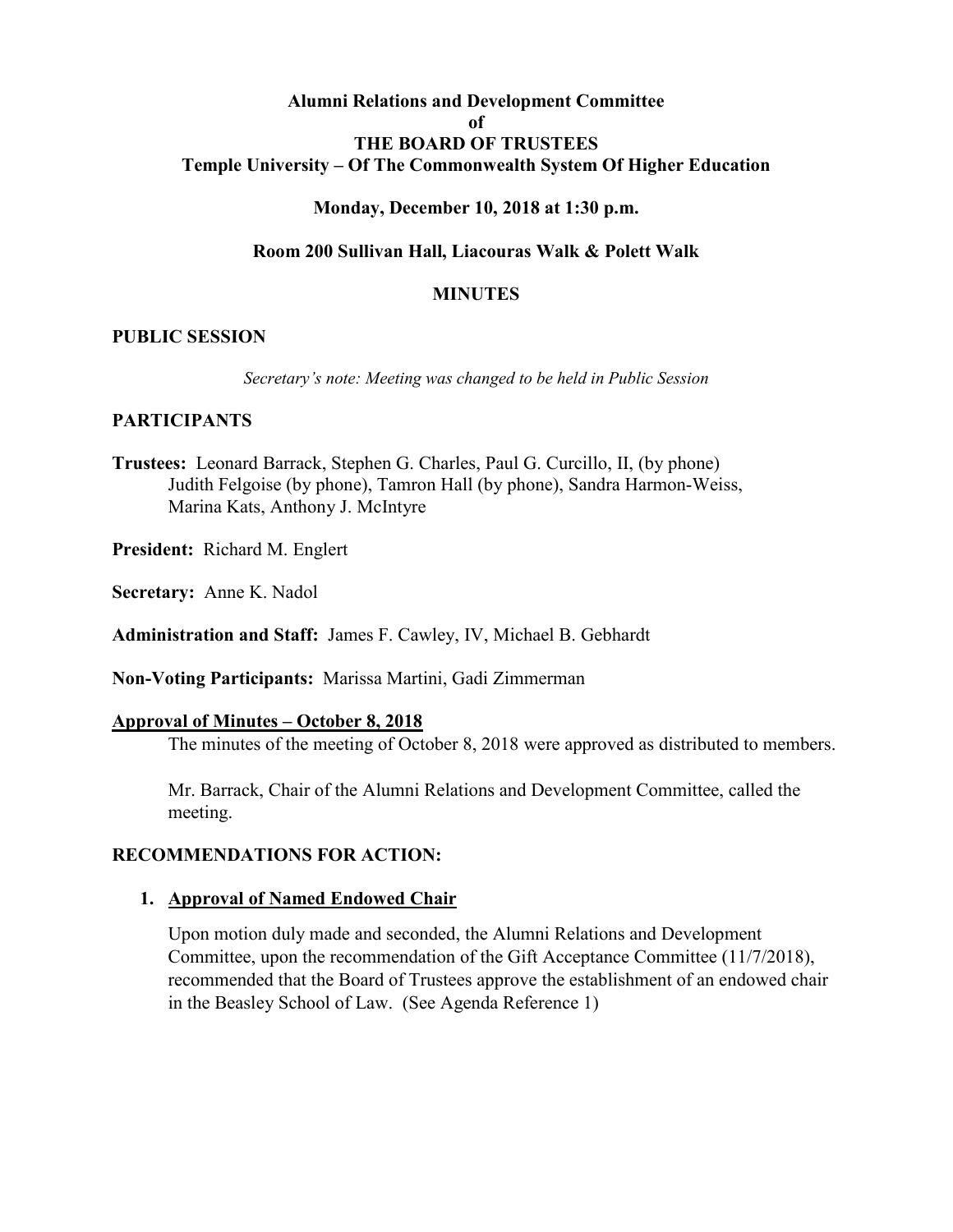## **2. Approval of Named Endowed Scholarship Fund**

Upon motion duly made and seconded, the Alumni Relations and Development Committee, upon the recommendation of the Gift Acceptance Committee (10/11/2018), recommended that the Board of Trustees approve the naming of an endowed scholarship fund at the Lewis Katz School of Medicine. (See Agenda Reference 2)

# **3. Approval of Named Endowed Scholarship Fund**

Upon motion duly made and seconded, the Alumni Relations and Development Committee, upon the recommendation of the Gift Acceptance Committee (11/7/2018), recommended that the Board of Trustees approve the establishment of an endowed scholarship fund in the Fox School's Department of Risk, Insurance and Healthcare Management. (See Agenda Reference 3)

# **4. Approval of Extended Pledge Term**

Upon motion duly made and seconded, the Alumni Relations and Development Committee, upon the recommendation of the Gift Acceptance Committee (11/7/2018), recommended that the Board of Trustees approve a 10-year pledge to support Athletics and an endowed scholarship fund in the Fox School of Business. (See Agenda Reference 4)

# **5. Approval of Amended and Restated Agreement**

Upon motion duly made and seconded, the Alumni Relations and Development Committee, upon the recommendation of the Gift Acceptance Committee (11/7/2018), recommended that the Board of Trustees approve an amended and restated gift agreement to benefit three separate efforts within Athletics. (See Agenda Reference 5)

## **6. Approval of Gift-in-Kind**

Upon motion duly made and seconded, the Alumni Relations and Development Committee, upon the recommendation of the Gift Acceptance Committee (11/8/2018), recommended that the Board of Trustees approve the acceptance of posters, photographs and files to support the Libraries' special collections holdings. (See Agenda Reference 6)

# **7. Approval of Gift-in-Kind**

Upon motion duly made and seconded, the Alumni Relations and Development Committee, upon the recommendation of the Gift Acceptance Committee (10/1/2018), recommended that the Board of Trustees approve the acceptance of a mystery book collection as a gift-in-kind to support the new Charles Library. (See Agenda Reference 7)